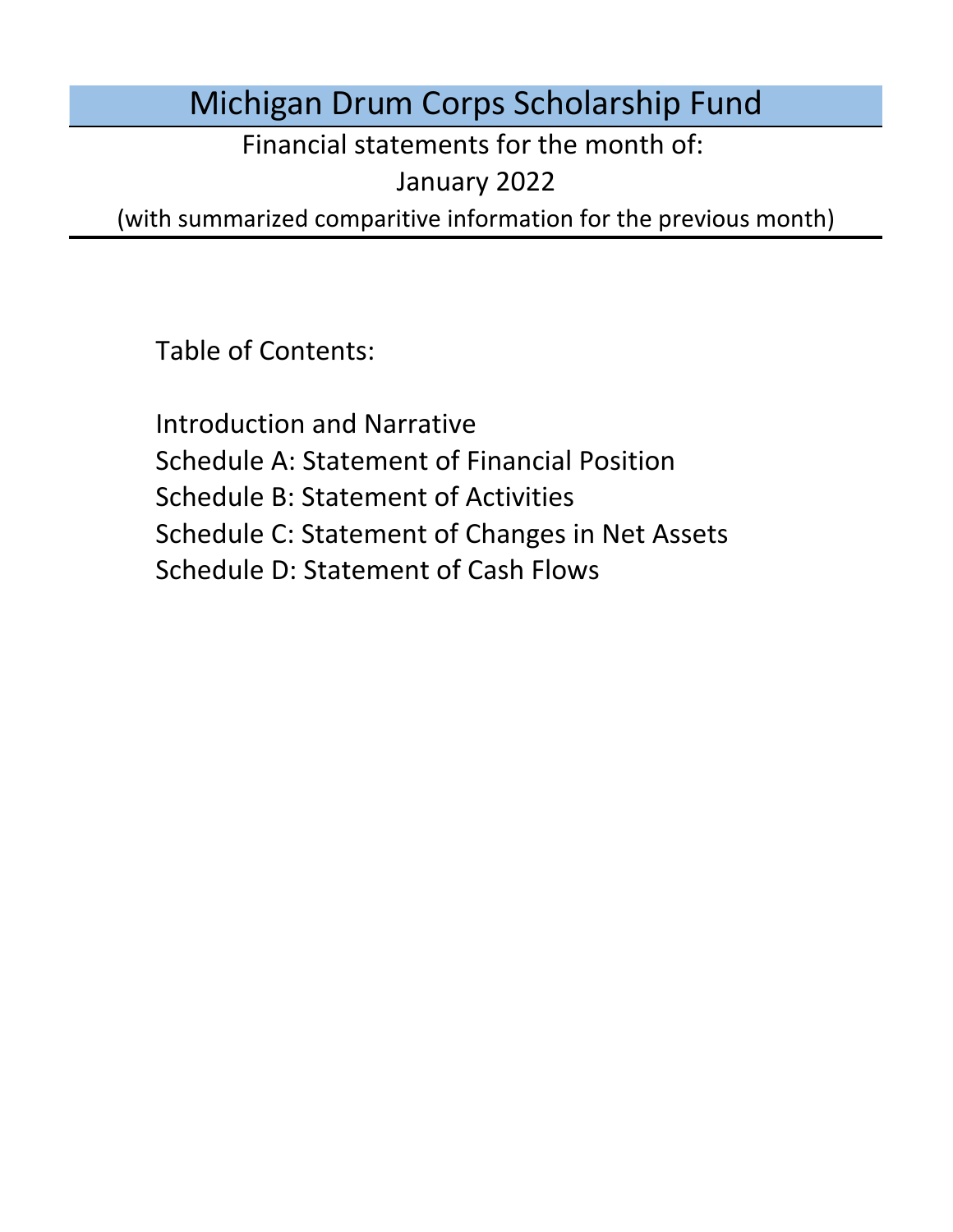### Introduction Introduction Introduction Introduction

<u>Introduction</u><br>January marked the fourth month of our third year of operations with \$580.48 in net income. The fund recorded Introduction<br>January marked the fourth month of our third year of operations with \$580.48 in net income. The fund recorded<br>\$580.48 in net income during January for donations exceeding monthly expenses. To date, the Jason F Endowment has a \$1,000 spendable balance and a \$12,461.48 permanently restricted balance whose investment<br>earnings will be used to support future scholarships. earnings will be used to support future scholarships. January marked the fourth month of our third year of operations with \$580.48 in net income. The fund recorded<br>\$580.48 in net income during January for donations exceeding monthly expenses. To date, the Jason Fritz Memorial

No additional scholarship applications were received during January. The Jason Fritz Memorial Scholarship continue<br>La hangfinal with an anticipated live data hasiming in Eshmany M4 anticipate massiving additional emplicati Liquid assets on hand: \$1776.62 all organizations. The Madison Scouts have developed a virtual summer education program with video (MCBA) has cancelled all events this year, and audition camps will likely be held online. No additional scholarship applications were received during January. The Jason Fritz Memorial Scholarship continues<br>to be refined with an anticipated live date beginning in February. We anticipate receiving additional appl  $M_{\rm F}$   $\sim$   $M_{\rm F}$ Phone and Buggest Regiment Drum and Buggest Corps, and has previously served as chief medical state  $\frac{1}{2}$ Legends has extended the deadline for rolling 2020 contracts into next season from September to next season from September to the September of the September of the September of the September of the September of the Septemb the doctrination section contracts.<br>
<u>Financial Recap</u> disbursed no funds for students during October. The board chair has been in contact with all sponsored students from the additional scholarship applications were received during familiary. The fason ring formular scholarship for the next three months as the audition season continues.<br>
Financial Passes November. The board chair has been in contact with all sponsored students from the 2020 season and the scholarship No additional scholarship applications were received during January. The Jason Fritz Memorial Scholarship continues full additional scholarship applications were received during sandary. The sason rinclude including scholarship continu<br>Conduct and the ability to gather for conduct for the mask except for the mask except for the mask ex capacity limits outdoors, indoor restrictions will be raised to 50% capacity, and social gatherings will be regulated by venue. On July 1st all statewide COVID restrictions will be lifted. Assuming corps follow the protective measures the addition at extending the Seastle season opener from previous they were previous years the Seastle season o<br>Noted that they will be also they will be a compared finally finally finally finally finally finally finally f No additional scholarship applications were received during January. The Jason Fritz Memorial Scholarship continues<br>And a straight with the straight of the straight of the straight with the straight with the straight with  $\overline{a}$  about the  $\overline{a}$  serioral site restricted and only investment earnings on that balance can be used for future scholarships. Note that we received No additional scholarship applications were received during January. The Jason Fritz Memorial Scholarship continues<br>to be refined with an anticipated live date beginning in February. We anticipate receiving additional appl  $\frac{1}{2}$  $rac{1}{2}$ 

### Donations: 1 donation received during January through Paypal. <u>Disbursements: 0 program relative</u> <u>Thuncial Recap</u>  $$  $D$  and  $B$ ugle  $C$  and  $D$  second wave of  $C$  and  $D$  across the United States, the United States, the United States, the United States, the United States, the United States, the United States, the United States, the Unit December. As a result,  $\overline{\text{Financial Recap}}$ 2021 season. Virtual events with judge feedback will be held through the winter and ensembles with traditionally limited operation may actually receive more feedback from a wider variety more feedback from a wider variety of instructors. The contract of instructors of instructors. The contract of instructors of instructors. The contr DCI's January meeting, the board opened scholarship applications for the 2021 season to support Michigan students. <u>Financial Recap</u> program, or will participate solely in local or regional events.  $\frac{\text{m} \cdot \text{m}}{\text{m}}$  and volunteers, the shift of housing from high school gymnastic of housing from high school gymnastic of housing from high school gymnastic from high school gymnastic of housing from high school gymn 2021 season than expected only a few months ago. <u>Financial Schop</u>  $t_{\rm max}$  Community Foundation and  $\Gamma$  $\frac{1}{2}$ mancial  $\text{Recap}}$  $\mathbf{F}_{\text{in}}$  available fundration efforts. As we have considered the  $\mathbf{F}_{\text{in}}$  for the  $\mathbf{F}_{\text{out}}$  $B_{\text{m}}$  Creek Community Foundation is organization fund program. The fundamental program of  $\alpha$  $T_{\rm{inert}}$  since and heartfelt thanks to all of our supporters who heartfelt thanks to all of our sponsored our sponsored our sponsored our sponsored our sponsored our sponsored our sponsored our sponsored our sponsored o  $\frac{1}{2}$  in the drum corps activity last  $\frac{1}{2}$  investigate in the Jason Fritz Memorial Endowment Memorial Endowment Memorial Endowment Memorial Endowment Memorial Endowment Memorial Endowment Memorial Endowment Memor Financial Recap

program the board believes this fulfills our stated mission for funds disputed mission for funds disputed this The 2020 season cancellation's financial impacts are also reaching some of Drum Corps International's financial<br>The 2020 season cancellation in the 2020 season cancellation in the 2020 season cancellation in the 2020 seaso Of our 2020 sponsored programs with prepaid scholarships rolled into 2021, three ensembles have developed Einancial Recap<br>Liquid assets on hand: \$2,288.85

Donations: I donation received in January. 7 donations received this fiscal year.<br>Disbursements: 0 program related disbursements made during January. 1 program related disbursement made this<br>fiscal year.  $\alpha$  January marked the fifth monotons for the fund under its declared fiscal year.  $\alpha$ Liquid assets on hand:  $\frac{22,288.85}{2}$ Entertainment Preugh<br>Donations: 1 donation received in January. 7 donations received this fiscal year.<br>Dishuresments: 0 pregram related dishuresments made during January. 1 pregram related dishuresment made this orsoarsements. O program related alsoarsements made daring sandary. I program related disodrsement made this i<br>ficcal vear ring January for donations exceeding monthly expenses. To date, the Jason Fritz Memorial<br>spendable balance and a \$12,461.48 permanently restricted balance whose investment<br>upport future scholarships.<br>applications were rece and outreach efforts, and online fundraisers. Drum Corona International, a simulated competition between Donations: I donation received in January. 7 donations received this fiscal year.<br>Disbureaments: 0 pregram related disbureaments made during lanuary. 1 pregram related disbureament made this on the 2021 season. United all and references all audition and reduced to be lighted related and references mad<br>tional vear conducted virtually, housing sites will be more difficult to find, and an increased emphasis on hygiene and Donations: I donation received in January. 7 donations received this fiscal year.<br>Dishurcoments: 0 nrogram related dishurcoments mode during lanuary. 1 nrogram related dishurcoment mode t Disbursements: 0 program related disbursements made during January. 1 program related disbursement made this<br>fiscal year. On November 9th, Pfizer and Biontech announced a vaccine candidate to prevent COVID-19 that was found to be Financial Recap<br>Ind assets on hand: \$2,288.85<br>Inations: 1 donation received in January. 7 donations received this fiscal year.<br>Joursements: 0 program related disbursements made during January. 1 program related disbursemen voirations. I donation received in sandary. 7 donations received this nsear year.<br>Dishursoments: 0 program related dishursoments made during January. 1 program related dishursoment made this . The Crossmenten of program related Checollective and the Colling candal program related Checollective model th<br>fiscal vear instruction sessions. River City Rhythm continues to host their RCR Winter Experience and Distant Harmonies to ponations. I admition received in sandary. Plaandions received this nsear year.<br>Dishursoments: A program related dishursoments made during January. 1 program related dishursoment made this virtual drum major and leadership clinical drum major as a new Experiment Lesson Series designed for beginner band students.<br>Fiscal vear The Crossmen announced The Collective as their digital platform for video auditions, monthly classes, and private ations received this fis<br>s made during January<br>. Disbursements: 0 program related disbursements made during January. 1 program related disbursement made this<br>fiscal vear month. The board chair has been in contact with all sponsored students from the 2020 season as we prepare for the  $\epsilon$  discal year. And investment management management of an endowment for  $\epsilon$ fiscal year. 2020 and this year's sponsored students, we have a total of four students marching with three corps this summer: Donations. I donation received in sundary. A donations received this nsearyear.<br>Dishursements: A program related dishursements made during January. 1 program related dishursement made this Disbursements: 0 program related disbursements made during January. 1 program related disbursement made th<br>fiscal vear Jaden McCallum and Echo Bennett with Phantom Regiment, Abbey Trach with River City Rhythm, and Kaitlyn Colyer  $\mathbb{R}^2$  sponsorships carried for ward and new sponsorships made during 2021, the fund supported for  $\mathbb{R}^2$ Disbursements: 0 program related disbursements made during January. 1 program related disbursement made this

### **Example 2018 Example 2018 Example 2019 Example 2019 CONSERVANT** 35 of DCI's Division 1 / World Class corps, officially kicked off on June 30th with show selections based on fan member health will require substantial process improvements for each ensemble. Potential tour changes mand include the housing exclusively in home college dormitories, a regional touring model, and is one college do regional to the second model of the second model of the second model, and is one college do not to the secon substantial process improvements for each ensemble. Potential tour changes mand include the housing exclusively in homogeneous in homogeneous college documents of the second model, and is on college download to the second model of the second model, and is on the second model, and is on the second program and no ensembles have an in-person and no ensembles to date. The board continues to monitor the state  $\mathbf{F}$ Disbursements: 0 program related disbursements during October. 0 program related disbursements made this fiscal  $N = 1$  marked the second month of operations for the month in our third fiscal year. Cash for the month is cash for the month in our third fiscal year. Cash for the month is cash for the month in our the month is cash for Canadian for the month is 118.04 higher than November for donations received exceeding the December audition fees the December and December audition fees the December audition fees the December audition fees the December a

Cash for the month is \$580.48 higher than December for donations received exceeding the monthly Digital Ocean<br>expense. \$205 of the total cash on hand is restricted to maintain minimum reserve requirements and \$49 is restri expense. \$205 of the total cash on hand is restricted to maintain minimum reserve requirements and \$49 is restricted expense. \$205 of the total cash on hand is restricted to maintain minimum reserve requirements and \$49 is restricted<br>for the Jason Fritz Memorial Endowment for donations to be transferred to BCCF.<br> parties as more information becomes available. receiving a 400.000 refunds for Echo Bennett's unused scholarship payment but Crossmen has not consider the co<br>Crossmen has not considered scholarship payment but Crossmen has not considered the consideration of the const

Program related expenses had no activity during January. Administrative expenses are up \$6.00 for the monthly<br>Digital Osean invoise Notation are currently restricted by outside donors. All restrictions made by the Board are included under under United Funds in accordance with General Interiors in the United States. The United States in the United States n ogram romten enperiode had no den ny aaring santany. Mammistran o enperiode are ap personer the month, y<br>Digital Ocean invoice.  $M_{\rm{d}}$  marked the ninth month of operations for the fund under its declared fiscal year. Cash for the month of month  $\alpha$ Disbursements: 0 program related disbursements during July. Financial Recap Digital Ocean invoice.<br>One contribution was resolved during January, all of which were unrestricted funds. Bestricted funds for the Jason  $\alpha$  disputes  $\alpha$  program related disputes  $\alpha$  program related disputes have been made this have been made this have been made this have been made this have been made the set of  $\alpha$  $\mathcal{L}$  assets on  $\mathcal{L}$  assets on  $\mathcal{L}$ lower than September due to the endowment transfer. \$205 of the total cash on hand is restricted to maintain transfer. \$205 of the total cash on hand is restricted to maintain the total cash on hand is restricted to mainta

One contribution was received during January, all of which were unrestricted funds. Restricted funds for the Jason Fritz Memorial Endowment are broken down as follows: \$12,461.48 is permanently restricted as the corpus of the Program related expenses had no activity during January. Administrative expenses are up \$6.00 for the monthly<br>Digital Ocean invoice.<br>One contribution was received during January, all of which were unrestricted funds. Restr choowment and 91,000 is invested as an opening spendable balance. Endowment carrings will be separately<br>classified as investment performance reports are received and become available for use solely for the purpose of the classified as investment performance reports are received and become available for use solety for the purpose or the<br>Jason Fritz Memorial Scholarship, subject to availability of funds and applicant interest. To date, no in activity reports have been received from the Battle Creek Community Foundation so no revenue or expenses have been recorded. Unused funds will be reinvested in the corpus of the endowment. All funds are managed in accordance with Generally Accepted Accounting Principles in the United States. our third year of operations with \$580.48 in net incrome. The fund recorded<br>for y for donations exceeding monthly exences. To date, the Jason Fritz Memorial<br>balance and a \$12,461.48 permanently restricted balance whose inv **E** Creek Community<br>College A Disbursements: 0 program related disbursements during November. 0 program related disbursements made this fiscal year. \$1,590 in prepared turning formula by an orientation were unrestricted funds. Restricted funds for th<br>The 2020 season due to the 2020 season due to the 2020 season due to the 2020 season due to the 2020 season activity reports have been received from the Battle Creek Community Foundation so no revenue or expenses have<br>It are no couled Haused fundamill be primarized in the commo of the endowment. All fundaments and processed in been recorded. Onused funds will be relifvested in the corpus of the endowment. All funds are managed in minimum reserves in the total cash of the total cash of the total cash of the total cash of the total cash of the tot ne contribution was received during January, all of which were unrestricted funds. Restricted funds for the Jason C Jason Fritz Memorial Scholarship, subject to availability of funds and applicant interest. To date, no investment activity report<br>. One communion was received during sandary, an Or which were dimestricted rands. Nestheted rands for<br>Eritz Momorial Endowment are broken down as follows: \$12,461,49 is normanently restricted as the corr endowment and \$1,000 is invested as an opening spendable balance. Endowment earnings will be separately<br>March 2021 season can cancellate this fiscal material in April. This fiscal material is finally and the Content been recorded. Unused funds will be reinvested in the corpus of the endowment. All funds are managed in<br>conceleres with Generally Assembel Assembly Directeles in the United States One contribution was received during January, all of which were unrestricted funds. Restricted funds for the Jason<br>Filte Marcarial Federum ant are hualian darum as fallows: 612,461,49 is narrowearthy restricted as the samu year. Between rolled for an analog season, and the 2011 season season due to the 2021 season.<br>This Memorial Endowment are broken down as follows: \$12,461.48 is permanently restricted as the corpus of the activity reports have been received from the Battle Creek Community Foundation so no revenue or expenses hav classified as investment performance reports are received and become available for use solely for the purpose of the  $\frac{1}{4}$  $\frac{1}{2}$  decreed during sandary, and revincing were dimestricted rands. Restricted rands for the sason  $\frac{1}{2}$ Fritz Memorial Endowment are broken down as follows: \$12,461.48 is permanently restricted as the corpus of the<br> Fritz Memorial Endowment are broken down as follows: \$12,461.48 is permanently restricted rands for the sason<br>endowment and \$1,000 is invested as an opening spendable balance. Endowment earnings will be separately accordance with Generally Accepted Accounting Principles in the United States. Universed the fourth month of our third year of operations with SSBO.AB in one income. The functioned contents that a s \$1.000 spends by bareable balance whose investment and season of the shows multiple particular content by the corps in June. Echo's \$400.00 disbursement was approved and paid but has yet to be deposited by the corps. r<br>A Creek Community sponsorships for the 2021 season. Jason Fritz Memorial Scholarship, subject to availability of funds and applicant interest. To date, no investment<br>activity reports have been received from the Battle Creek Community Foundation so no revenue or expenses hav One contribution was received during January, all of which were unrestricted funds. Restricted funds for the Jason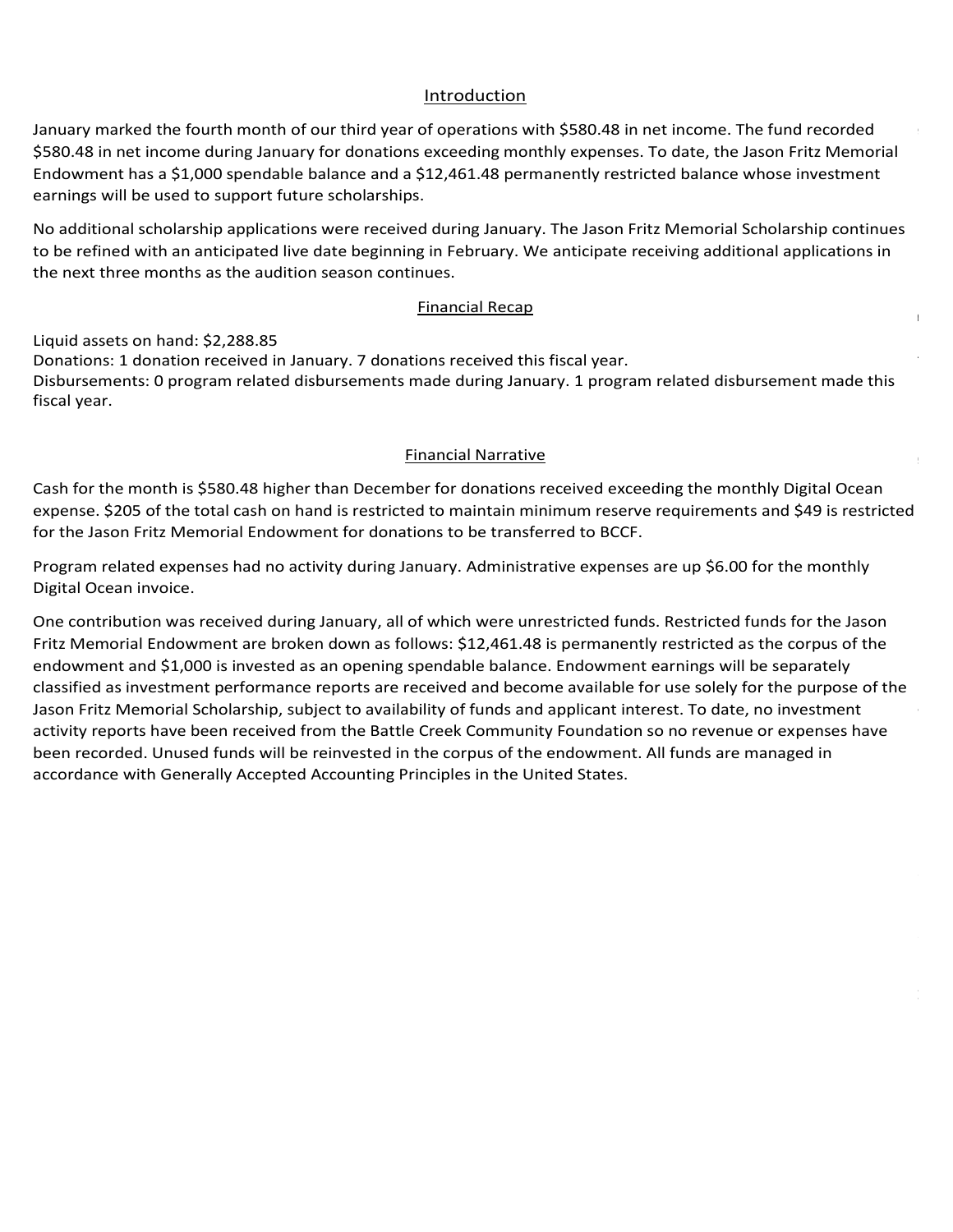## **Michigan Drum Corps Scholarship Fund 12:11 PM Statement of Financial Position 1976** 02/19/2022

**As of January 31, 2022 Accrual Basis Accrual Basis** 

|                                                   | <b>Jan 2022</b> | Dec 2021  |
|---------------------------------------------------|-----------------|-----------|
| <b>ASSETS</b>                                     |                 |           |
| <b>Current Assets</b>                             |                 |           |
| Cash                                              |                 |           |
| <b>Checking Account</b>                           | 2,451.85        | 1,871.37  |
| <b>Savings Account</b>                            | 91.00           | 91.00     |
| <b>Less: Reserve Requirements</b>                 | (205.00)        | (205.00)  |
| <b>Less: Restricted Funds for Endowment</b>       | (49.00)         | (49.00)   |
| <b>Total Unrestricted Cash</b>                    | 2,288.85        | 1,708.37  |
| <b>Restricted Cash</b>                            | 254.00          | 254.00    |
| <b>Total Checking/Savings</b>                     | 2,542.85        | 1,962.37  |
| <b>Accounts Receivable</b>                        |                 |           |
| <b>Accounts Receivable</b>                        | 0.00            | 0.00      |
| <b>Pledges Receivable</b>                         | 0.00            | 0.00      |
| <b>Allowance for Uncollectibles</b>               | 0.00            | 0.00      |
| <b>Total Accounts Receivable</b>                  | 0.00            | 0.00      |
| <b>Total Current Assets</b>                       | 2,542.85        | 1,962.37  |
| <b>Fixed Assets</b>                               |                 |           |
| Property, Plant, & Equipment                      | 0.00            | 0.00      |
| <b>Total Fixed Assets</b>                         | 0.00            | 0.00      |
| <b>Other Assets</b>                               |                 |           |
| <b>Marketable Securities</b>                      | 0.00            | 0.00      |
| <b>Prepaid Expenses</b>                           | 500.00          | 500.00    |
| <b>Other Assets</b>                               | 0.00            | 0.00      |
| Jason Fritz Endowment - Spendable Balance         | 1,000.00        | 1,000.00  |
| <b>Jason Fritz Endowment - Restricted Balance</b> | 12,461.48       | 12,461.48 |
| <b>Total Other Assets</b>                         | 13,961.48       | 13,961.48 |
| <b>TOTAL ASSETS</b>                               | 16,504.33       | 15,923.85 |
| <b>LIABILITIES &amp; EQUITY</b>                   |                 |           |
| <b>Liabilities</b>                                |                 |           |
| <b>Current Liabilities</b>                        |                 |           |
| <b>Accounts Payable</b>                           | 0.00            | 0.00      |
| <b>Total Accounts Payable</b>                     | 0.00            | 0.00      |
| <b>Other Current Liabilities</b>                  |                 |           |
| <b>Salaries and Wages Payable</b>                 | 0.00            | 0.00      |
| <b>Total Other Current Liabilities</b>            | 0.00            | 0.00      |
| <b>Total Current Liabilities</b>                  | 0.00            | 0.00      |
| <b>Long Term Liabilities</b>                      |                 |           |
| <b>Notes Payable</b>                              | 0.00            | 0.00      |
| <b>Total Long Term Liabilities</b>                | $0.00\,$        | 0.00      |
| <b>Total Liabilities</b>                          | 0.00            | 0.00      |
| <b>Equity</b>                                     |                 |           |
| <b>Unrestricted Net Assets</b>                    | 3,042.85        | 2,413.37  |
| <b>Donor Restricted Net Assets</b>                | 13,461.48       | 13,510.48 |
| <b>Total Equity</b>                               | 16,504.33       | 15,923.85 |
| <b>TOTAL LIABILITIES &amp; EQUITY</b>             | 16,504.33       | 15,923.85 |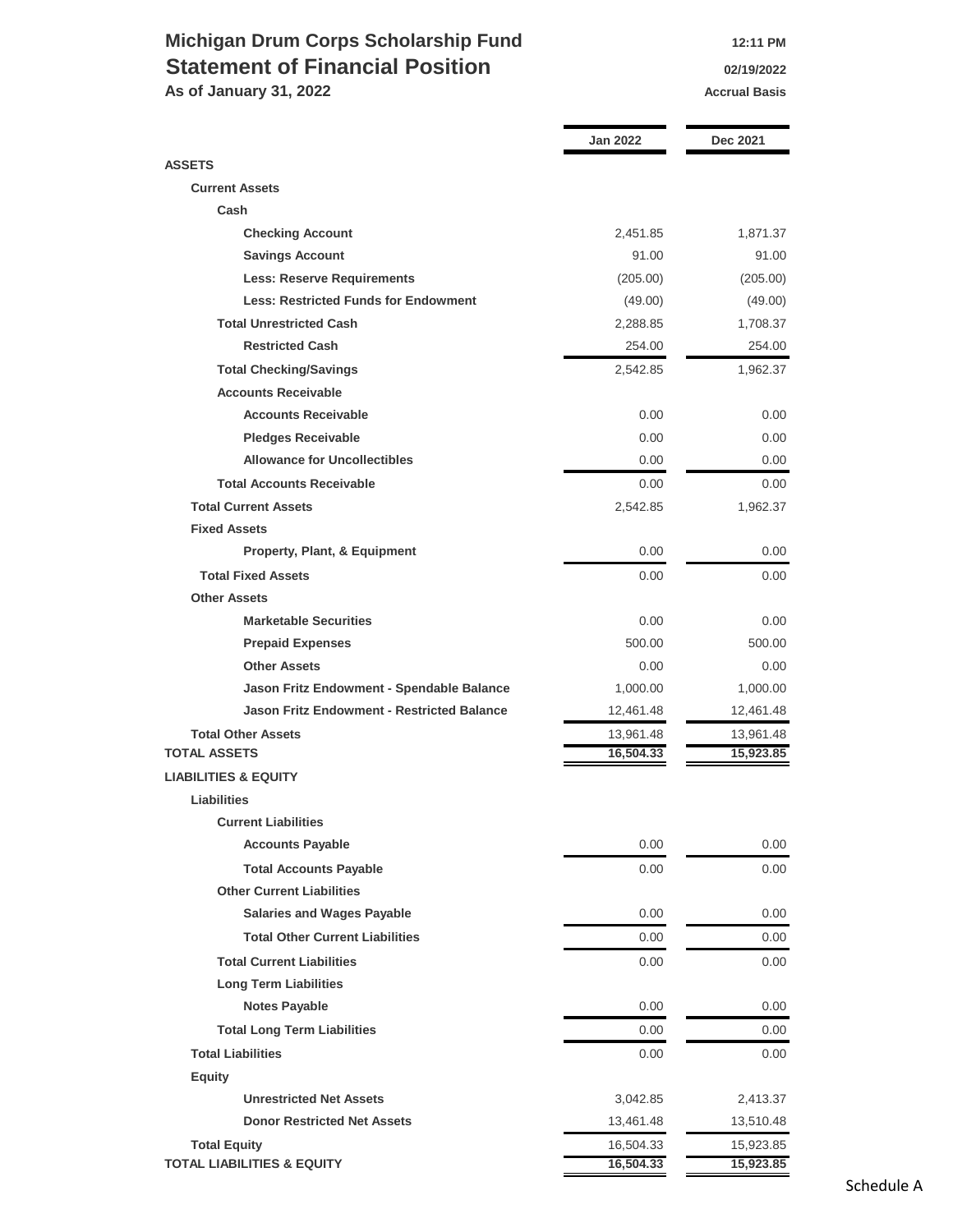### **Michigan Drum Corps Scholarship Fund 12:11 PM Statement of Activities 12/19/2022 January 2022 Accrual Basis Accrual Basis Accrual Basis**

|                                      | <b>Jan 2022</b> | <b>Dec 2021</b> | <b>Year to Date</b> |
|--------------------------------------|-----------------|-----------------|---------------------|
| <b>Ordinary Income/Expense</b>       |                 |                 |                     |
| <b>Income</b>                        |                 |                 |                     |
| <b>Contributions</b>                 |                 |                 |                     |
| <b>Individual Contributions</b>      | 586.48          | 249.00          | 2,896.59            |
| <b>Corporate Contributions</b>       | 0.00            | 0.00            | 0.00                |
| <b>Gifts in Kind</b>                 | 0.00            | 0.00            | 0.00                |
| <b>Total Contributions</b>           | 586.48          | 249.00          | 2,896.59            |
| <b>Major Gifts</b>                   | 0.00            | 0.00            | 0.00                |
| <b>Investments</b>                   |                 |                 |                     |
| <b>Interest Income</b>               | 0.00            | 0.00            | 0.00                |
| <b>Investments</b>                   | 0.00            | 0.00            | 0.00                |
| <b>Other Income</b>                  | 0.00            | 0.00            | 0.00                |
| <b>Total Investments</b>             | 0.00            | 0.00            | 0.00                |
| <b>Other Income</b>                  | 0.00            | 0.00            | 0.00                |
| <b>Total Income</b>                  | 586.48          | 249.00          | 2,896.59            |
| <b>Expense</b>                       |                 |                 |                     |
| <b>Program Expenses</b>              |                 |                 |                     |
| <b>Auditions &amp; Camp Fees</b>     | 0.00            | 125.00          | 125.00              |
| <b>Member Tuition</b>                | 0.00            | 0.00            | 0.00                |
| <b>Other Program Expenses</b>        | 0.00            | 0.00            | 0.00                |
| <b>Total Program Expenses</b>        | 0.00            | 125.00          | 125.00              |
| <b>Administrative Expenses</b>       |                 |                 |                     |
| <b>Supplies</b>                      | 0.00            | 0.00            | 0.00                |
| <b>Postage</b>                       | 0.00            | 0.00            | 0.00                |
| <b>Travel</b>                        | 0.00            | 0.00            | 0.00                |
| <b>Registration Fees</b>             | 0.00            | 0.00            | 0.00                |
| <b>Software Purchases</b>            | 0.00            | 0.00            | 0.00                |
| <b>Other Expenses</b>                | 0.00            | 0.00            | 0.00                |
| <b>Contract Services</b>             | 0.00            | 0.00            | 0.00                |
| <b>Website Expenses</b>              | 6.00            | 6.00            | 24.00               |
| <b>Fundraising Expenses</b>          | 0.00            | 0.00            | 0.00                |
| <b>Bank Fees</b>                     | 0.00            | $-0.04$         | $-0.04$             |
| <b>Paypal Fees</b>                   | 0.00            | 0.00            | 42.00               |
| <b>Total Administrative Expenses</b> | 6.00            | 5.96            | 65.96               |
| <b>Total Expenses</b>                | 6.00            | 130.96          | 190.96              |
| Net Income                           | 580.48          | 118.04          | 2,705.63            |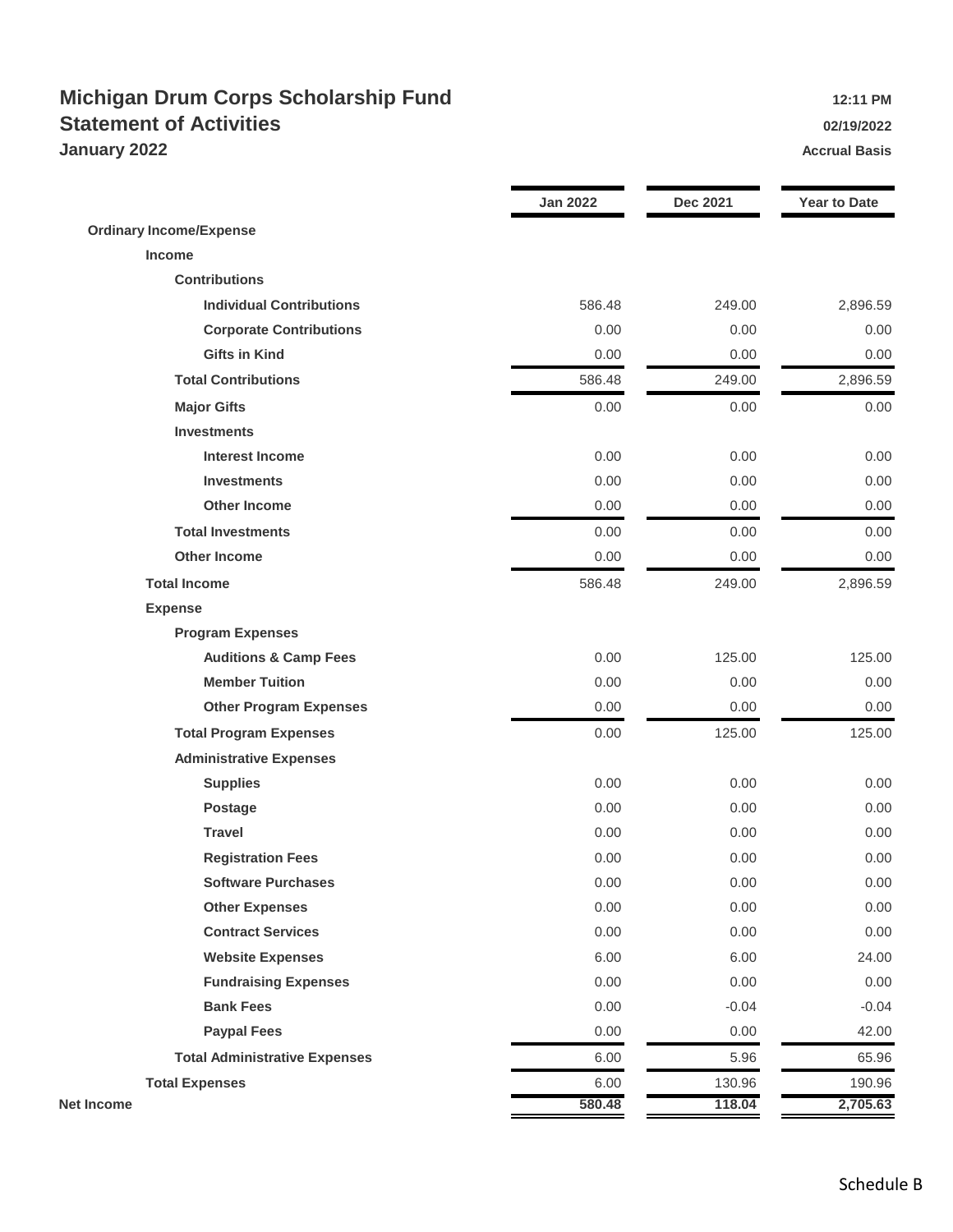# **Michigan Drum Corps Scholarship Fund 12:11 PM** 12:11 PM **Statement of Changes in Net Assets 1992022 <b>19/2022 19/2022**

**As of January 31, 2022 Accrual Basis Accrual Basis Accrual Basis** 

|                                                      | <b>Jan 2022</b> | Dec 2021  | <b>Year to Date</b> |
|------------------------------------------------------|-----------------|-----------|---------------------|
| <b>Total Unrestricted Revenues</b>                   | 586.48          | 200.00    | 786.48              |
| <b>Net Assets Released from Restriction</b>          | 0.00            | 0.00      | 0.00                |
| <b>Total Unrestricted Expenses and Losses</b>        | $-6.00$         | $-130.96$ | $-148.96$           |
| <b>Increase in Unrestricted Net Assets</b>           | 580.48          | 69.04     | 637.52              |
| <b>Donor Restricted Net Assets</b>                   | 0.00            | 0.00      | 0.00                |
| <b>Temporarily Restricted Net Assets</b>             | 1,000.00        | 1,000.00  | 1,000.00            |
| <b>Contributions</b>                                 | 0.00            | 0.00      | 0.00                |
| <b>Net Assets Released from Restriction</b>          | 0.00            | 0.00      | 0.00                |
| <b>Increase in Temporarily Restricted Net Assets</b> | 0.00            | 0.00      | 0.00                |
| <b>Permanently Restricted Net Assets</b>             | 0.00            | 0.00      | 0.00                |
| <b>Contributions</b>                                 | 0.00            | 49.00     | 2,110.11            |
| <b>Total Restricted Expenses and Losses</b>          | 0.00            | 0.00      | $-42.00$            |
| <b>Increase in Permanently Restricted Net Assets</b> | 0.00            | 49.00     | 2,068.11            |
| <b>Change in Net Assets</b>                          | 580.48          | 118.04    | 2,705.63            |
| <b>Beginning Net Assets:</b>                         | 15,923.85       | 15,805.81 | 13,798.70           |
| <b>Ending Net Assets:</b>                            | 16,504.33       | 15,923.85 | 16,504.33           |